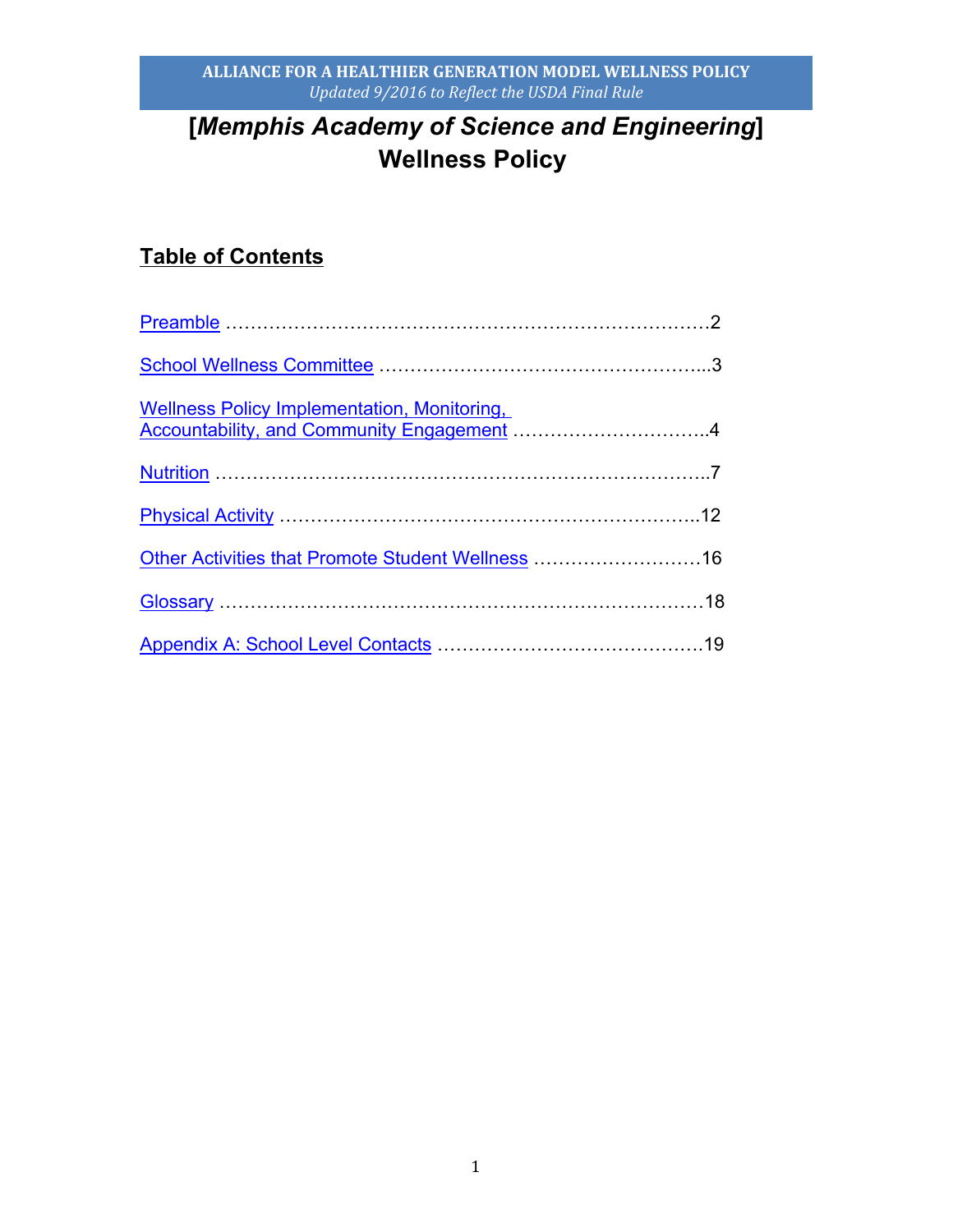## **MASE Wellness Policy**

*Note: This "Basic" district-level wellness policy template meets the minimum Federal standards for local school wellness policy implementation under the final rule of the Healthy, Hunger-Free Kids Act of 2010, the Alliance for a Healthier Generation Healthy Schools Program Bronze-level award criteria, and minimum best practice standards accepted in the education and public health fields. Where appropriate, the template includes optional policy language school districts can use*  to establish a stronger policy that meets the Healthy Schools Program Silver or Gold award *levels. School districts should choose policy language that meets their current needs and also supports growth over time] If you are using this tool to compare your policy against, you should include the language in italics as the strongest examples for comparison.* 

## **Preamble**

Memphis Academy of Science and Engineering (hereto referred to as the District) is committed to the optimal development of every student. The District believes that for students to have the opportunity to achieve personal, academic, developmental and social success, we need to create positive, safe and health-promoting learning environments at every level, in every setting, throughout the school year.

Research shows that two components, good nutrition and physical activity before, during and after the school day, are strongly correlated with positive student outcomes. For example, student participation in the U.S. Department of Agriculture's (USDA) School Breakfast Program is associated with higher grades and standardized test scores, lower absenteeism and better performance on cognitive tasks.1234567 Conversely, less-than-adequate consumption of specific foods including fruits, vegetables and dairy products, is associated with lower grades among students.<sup>8,9,10</sup> In addition, students who are physically active through active transport to and from school, recess, physical activity breaks, high-quality physical education and extracurricular activities  $-$  do better academically.<sup>11,12,13,14</sup>. Finally, there is evidence that adequate hydration is associated with better cognitive performance. 15,16,17

This policy outlines the District's approach to ensuring environments and opportunities for all students to practice healthy eating and physical activity behaviors throughout the school day while minimizing commercial distractions. Specifically, this policy establishes goals and procedures to ensure that:

- Students in the District have access to healthy foods throughout the school day both through reimbursable school meals and other foods available throughout the school campusin accordance with Federal and state nutrition standards;
- Students receive quality nutrition education that helps them develop lifelong healthy eating behaviors;
- Students have opportunities to be physically active before, during and after school;
- Schools engage in nutrition and physical activity promotion and other activities that promote student wellness;
- School staff are encouraged and supported to practice healthy nutrition and physical activity behaviors in and out of school;
- The community is engaged in supporting the work of the District in creating continuity between school and other settings for students and staff to practice lifelong healthy habits; and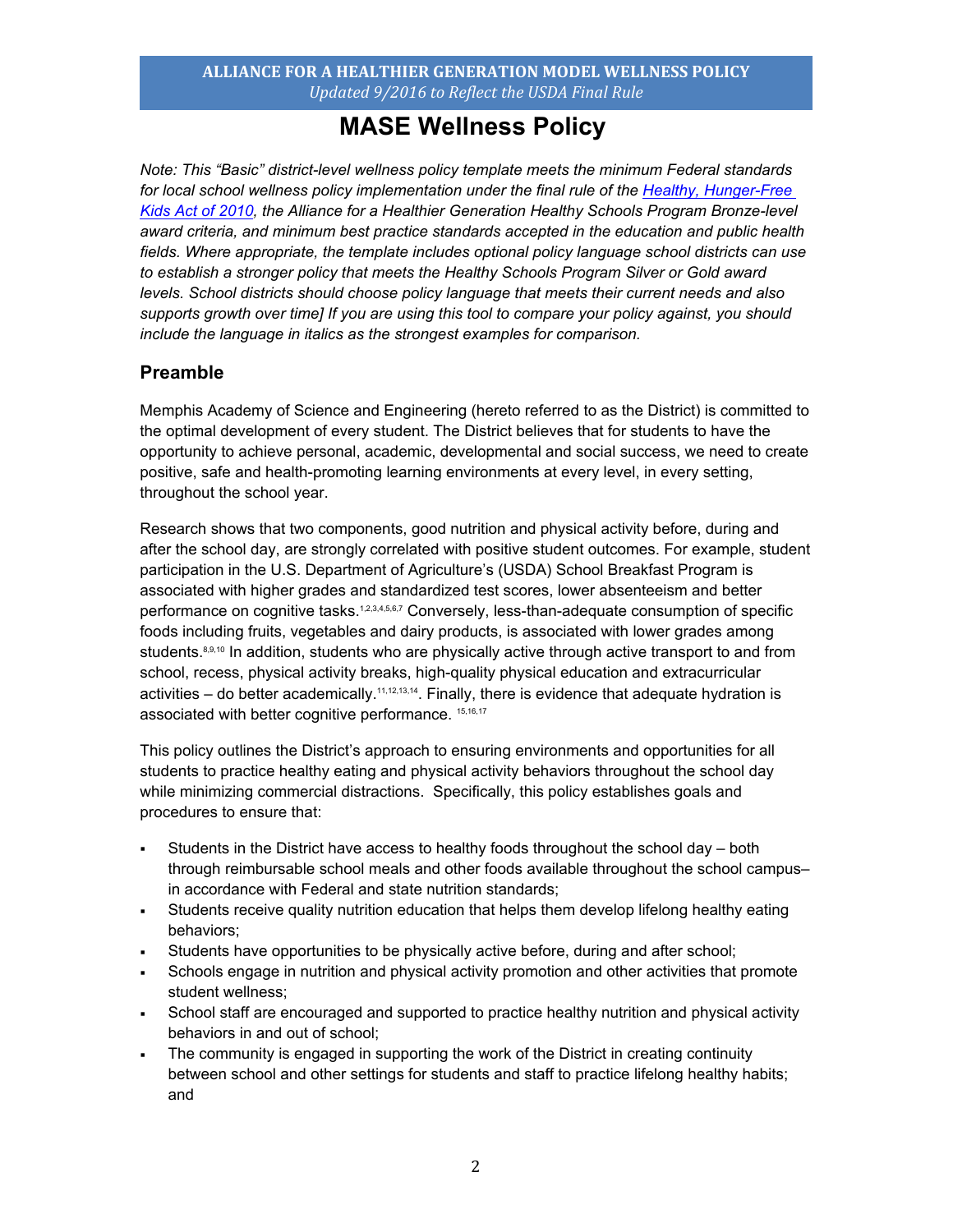The District establishes and maintains an infrastructure for management, oversight, implementation, communication about and monitoring of the policy and its established goals and objectives.

This policy applies to all students, staff and schools in the District. Specific measureable goals and outcomes are identified within each section below.

*[Recommended Optional language includes:*

- *The District will coordinate the wellness policy with other aspects of school management, including the District's School Improvement Plan, when appropriate.*
- **NOTE: Will also include any relevant data or statistics from state or local sources supporting** *the need for establishing and achieving the goals in this policy.]*

## **I. School Wellness Committee**

#### *Committee Role and Membership*

The District will convene a representative district wellness committee (hereto referred to as the DWC or work within an existing school health committee) that meets at least two times per year to establish goals for and oversee school health and safety policies and programs, including development, implementation and periodic review and update of this district-level wellness policy (heretofore referred as "wellness policy").

The DWC membership will represent all school levels (elementary and secondary schools) and include (to the extent possible), but not be limited to: parents and caregivers; students; representatives of the school nutrition program (e.g., school nutrition director); physical education teachers; health education teachers; school health professionals (e.g., health education teachers, school health services staff [e.g., nurses, physicians, dentists, health educators, and other allied health personnel who provide school health services], and mental health and social services staff [e.g., school counselors, psychologists, social workers, or psychiatrists]; school administrators (e.g.., superintendent, principal, vice principal), school board members; health professionals (e.g., dietitians, doctors, nurses, dentists); and the general public. When possible, membership will also include Supplemental Nutrition Assistance Program Education coordinators (SNAP-EDEDSNAP-Ed). To the extent possible, the DWC will include representatives from each school building and reflect the diversity of the community.

#### *Leadership*

The Superintendent or designee(s) will convene the DWC and facilitate development of and updates to the wellness policy, and will ensure each school's compliance with the policy.

The name(s), title(s), and contact information (email address is sufficient) of this/these individual(s) is (are):

| address<br>---<br>-----<br>ïtlc<br>.on<br>name<br>-шан |  |  |  |  |
|--------------------------------------------------------|--|--|--|--|
|--------------------------------------------------------|--|--|--|--|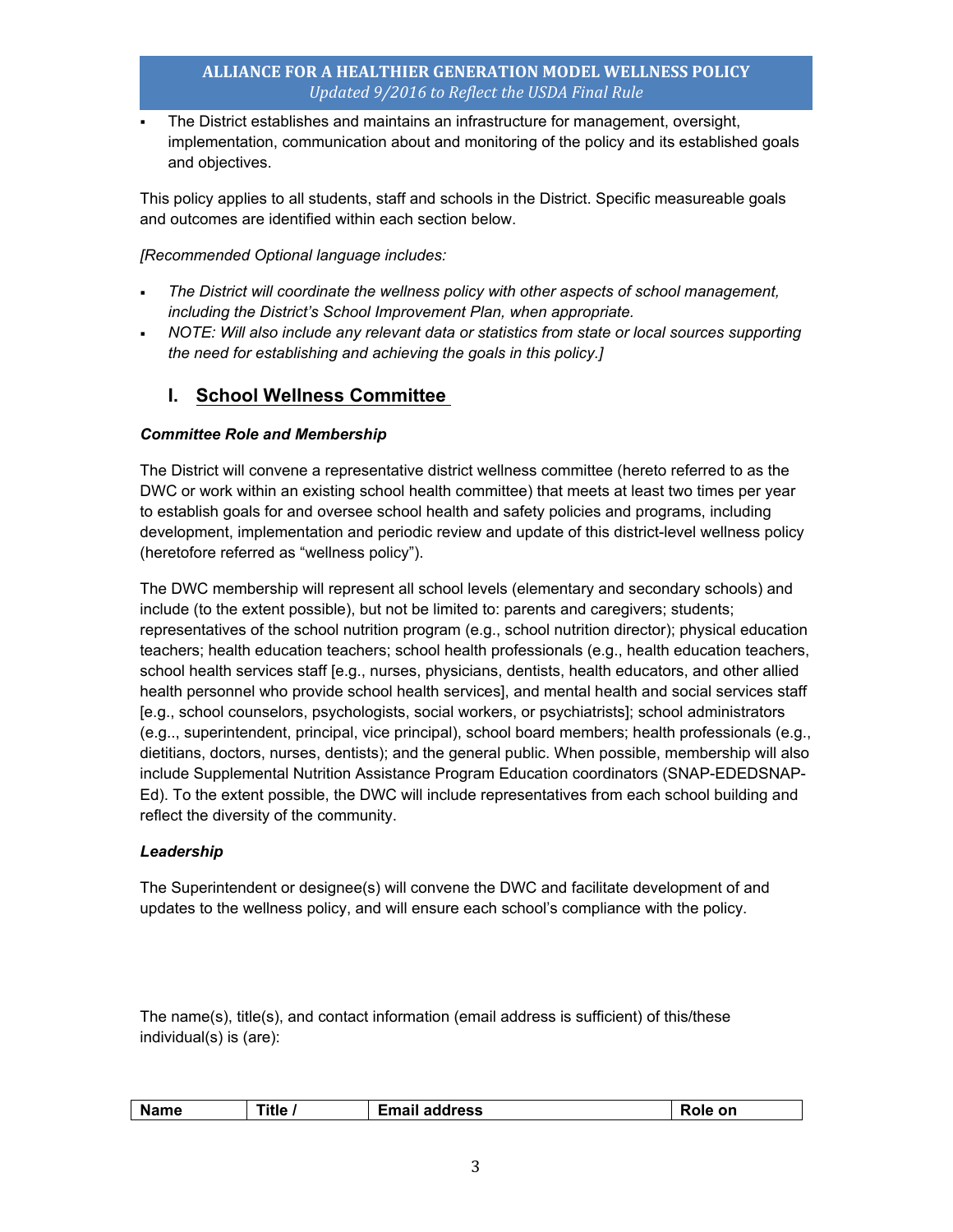|                       | Relationship<br>to the School<br>or District |                                                    | <b>Committee</b>                                                            |
|-----------------------|----------------------------------------------|----------------------------------------------------|-----------------------------------------------------------------------------|
| Dr. Trenton<br>Watson | Director of<br>Operations                    | twatson@discovermase.org                           | Assists in the<br>evaluation of<br>the wellness<br>policy<br>implementation |
| Antonio<br>Malone     | Teacher/P.E.                                 | amalone@discovermase.org                           | Assists in the<br>evaluation of<br>the wellness<br>policy<br>implementation |
| LaGwedolyn<br>Cannon  | <b>School Nurse</b>                          | Lagwendolyn.cannon@discovermase.or<br>$\mathbf{g}$ | Assists in the<br>evaluation of<br>the wellness<br>policy<br>implementation |
| Martha West           | School<br>Operations                         | mwest@discovermase.org                             | Assists in the<br>evaluation of<br>the wellness<br>policy<br>implementation |

Each school will designate a school wellness policy coordinator, who will ensure compliance with the policy. Refer to Appendix A for a list of school-level wellness policy coordinators.

## **II. Wellness Policy Implementation, Monitoring, Accountability and Community Engagement**

#### *Implementation Plan*

The District will develop and maintain a plan for implementation to manage and coordinate the execution of this wellness policy. The plan delineates roles, responsibilities, actions and timelines specific to each school; and includes information about who will be responsible to make what change, by how much, where and when; as well as specific goals and objectives for nutrition standards for all foods and beverages available on the school campus, food and beverage marketing, nutrition promotion and education, physical activity, physical education and other school-based activities that promote student wellness. It is recommended that the school use the Healthy Schools Program online tools to complete a school-level assessment based on the Centers for Disease Control and Prevention's School Health Index, create an action plan that fosters implementation and generate an annual progress report.

This wellness policy and the progress reports can be found at: *discovermase.org*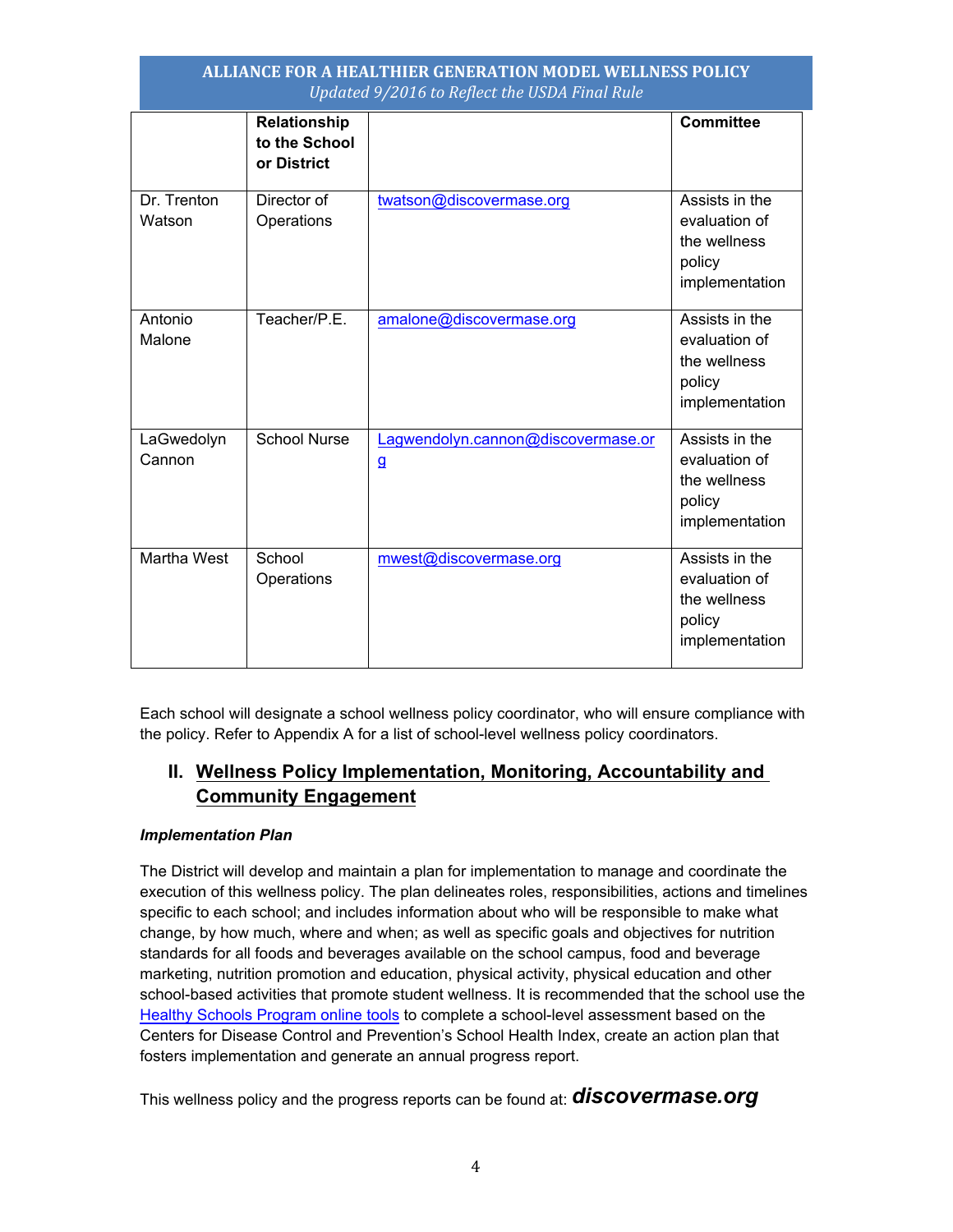#### *Recordkeeping*

The District will retain records to document compliance with the requirements of the wellness policy at Mr. Gaston's Executive Office. Documentation maintained in this location will include but will not be limited to:

- **The written wellness policy;**
- Documentation demonstrating that the policy has been made available to the public;
- Documentation of efforts to review and update the Local Schools Wellness Policy; including an indication of who is involved in the update and methods the district uses to make stakeholders aware of their ability to participate on the DWC;
- Documentation to demonstrate compliance with the annual public notification requirements;
- The most recent assessment on the implementation of the local school wellness policy;
- Documentation demonstrating the most recent assessment on the implementation of the Local School Wellness Policy has been made available to the public.

#### *Annual Notification of Policy*

The District will actively inform families and the public each year of basic information about this policy, including its content, any updates to the policy and implementation status. The District will make this information available via the district website and/or district-wide communications. The District will provide as much information as possible about the school nutrition environment. This will include a summary of the District's events or activities related to wellness policy implementation. Annually, the District will also publicize the name and contact information of the District leading and coordinating the committee, as well as information on how the public can get involved with the school wellness committee.

#### *Triennial Progress Assessments*

At least once every three years, the District will evaluate compliance with the wellness policy to assess the implementation of the policy and include:

- The extent to which schools under the jurisdiction of the District are in compliance with the wellness policy;
- The extent to which the District's wellness policy compares to the Alliance for a Healthier Generation's model wellness policy; and
- A description of the progress made in attaining the goals of the District's wellness policy.

The position/person responsible for managing the triennial assessment and contact information is Dr. Trenton M. Watson, twatson@discovermase.org, 901-333-1580.

The DWC, in collaboration with individual schools, will monitor schools' compliance with this wellness policy.

Memphis Academy of Science and Engineering will actively notify households/families of the availability of the triennial progress report.

#### *Revisions and Updating the Policy*

The DWC will update or modify the wellness policy based on the results of the annual School Health Index and triennial assessments and/or as District priorities change; community needs change; wellness goals are met; new health science, information, and technology emerges; and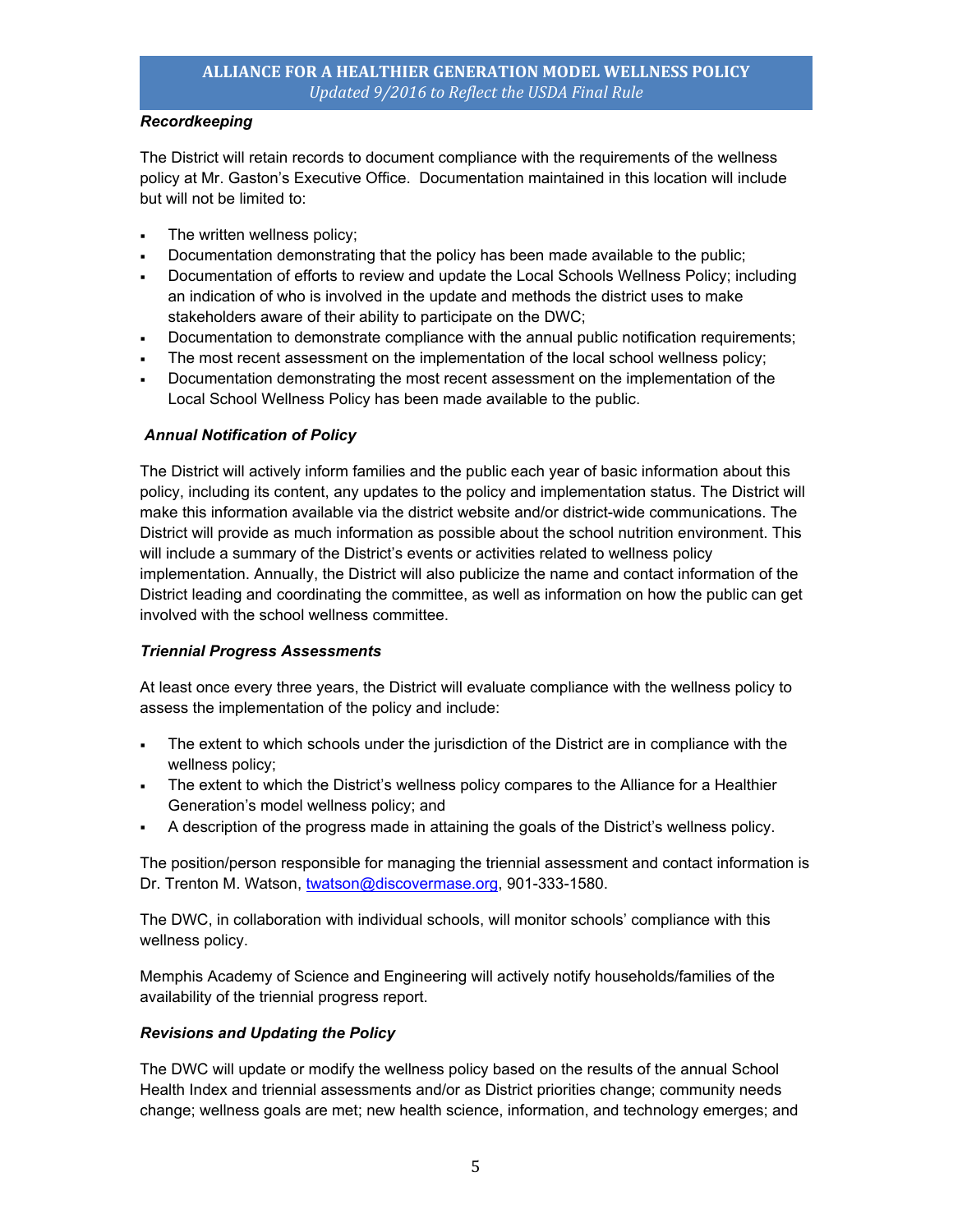new Federal or state guidance or standards are issued. **The wellness policy will be assessed and updated as indicated at least every three years, following the triennial assessment.**

#### *Community Involvement, Outreach and Communications*

The District is committed to being responsive to community input, which begins with awareness of the wellness policy. The District will actively communicate ways in which representatives of DWC and others can participate in the development, implementation and periodic review and update of the wellness policy through a variety of means appropriate for that district. The District will also inform parents of the improvements that have been made to school meals and compliance with school meal standards, availability of child nutrition programs and how to apply, and a description of and compliance with Smart Snacks in School nutrition standards. The District will use electronic mechanisms, such as email or displaying notices on the district's website, as well as non-electronic mechanisms, such as newsletters, presentations to parents, or sending information home to parents, to ensure that all families are actively notified of the content of, implementation of, and updates to the wellness policy, as well as how to get involved and support the policy. The District will ensure that communications are culturally and linguistically appropriate to the community, and accomplished through means similar to other ways that the district and individual schools are communicating important school information with parents.

The District will actively notify the public about the content of or any updates to the wellness policy annually, at a minimum. The District will also use these mechanisms to inform the community about the availability of the annual and triennial reports.

### **III. Nutrition**

#### *School Meals*

Our school district is committed to serving healthy meals to children, with plenty of fruits, vegetables, whole grains, and fat-free and low-fat milk; that are moderate in sodium, low in saturated fat, and have zero grams *trans*-fat per serving (nutrition label or manufacturer's specification); and to meeting the nutrition needs of school children within their calorie requirements. The school meal programs aim to improve the diet and health of school children, help mitigate childhood obesity, model healthy eating to support the development of lifelong healthy eating patterns and support healthy choices while accommodating cultural food preferences and special dietary needs.

All schools within the District participate in USDA child nutrition programs, including the National School Lunch Program (NSLP), the School Breakfast Program (SBP), and The District also operates additional nutrition-related programs and activities including. All schools within the District are committed to offering school meals through the NSLP and SBP programs, and other applicable Federal child nutrition programs, that:

- Are accessible to all students;
- Are appealing and attractive to children;
- Are served in clean and pleasant settings;
- Meet or exceed current nutrition requirements established by local, state, and Federal statutes and regulations. (The District offers reimbursable school meals that meet USDA nutrition standards.)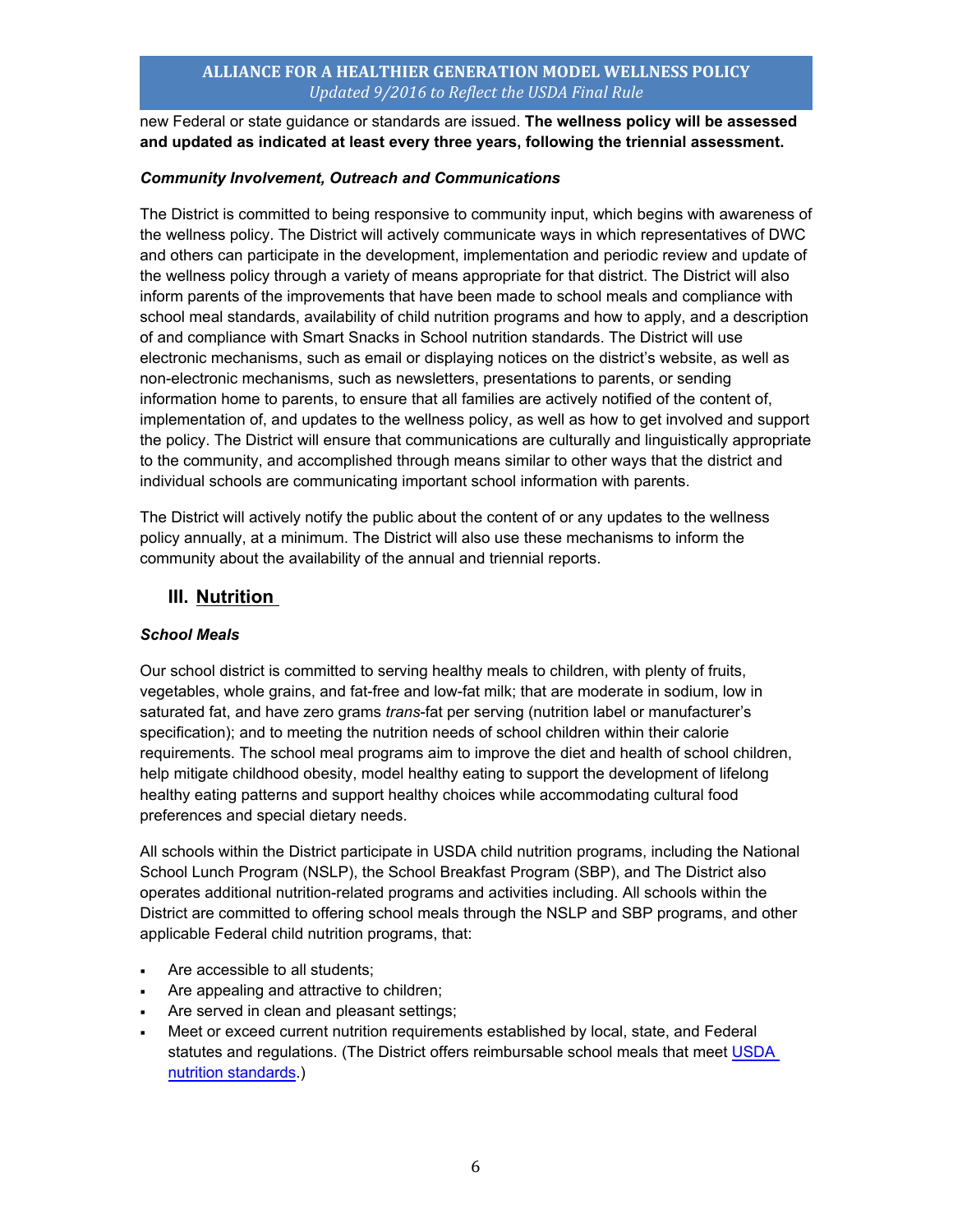- Promote healthy food and beverage choices using at least ten of the following marketing and merchandising techniques:
	- − Whole fruit options are displayed in attractive bowls or baskets (instead of chaffing dishes or hotel pans).
	- Sliced or cut fruit is available daily.
	- − Daily fruit options are displayed in a location in the line of sight and reach of students.
	- − All available vegetable options have been given creative or descriptive names.
	- − Daily vegetable options are bundled into all grab-and-go meals available to students.
	- − All staff members, especially those serving, have been trained to politely prompt students to select and consume the daily vegetable options with their meal.
	- − White milk is placed in front of other beverages in all coolers.
	- − Alternative entrée options (e.g., salad bar, yogurt parfaits, etc.) are highlighted on posters or signs within all service and dining areas.
	- − A reimbursable meal can be created in any service area available to students (e.g., salad bars, snack rooms, etc.).
	- − Student surveys and taste testing opportunities are used to inform menu development, dining space decor and promotional ideas.
	- − Student artwork is displayed in the service and/or dining areas.
	- − Daily announcements are used to promote and market menu options.

#### *Staff Qualifications and Professional Development*

All school nutrition program directors, managers and staff will meet or exceed hiring and annual continuing education/training requirements in the USDA professional standards for child nutrition professionals. These school nutrition personnel will refer to USDA's Professional Standards for School Nutrition Standards website to search for training that meets their learning needs.

#### *Water*

To promote hydration, free, safe, unflavored drinking water will be available to all students throughout the school day\* and throughout every school campus\* ("school campus" and "school day" are defined in the glossary). The District will make drinking water available where school meals are served during mealtimes.

#### *Competitive Foods and Beverages*

The District is committed to ensuring that all foods and beverages available to students on the school campus<sup>\*</sup> during the school day<sup>\*</sup> support healthy eating. The foods and beverages sold and served outside of the school meal programs (e.g., "competitive" foods and beverages) will meet the USDA Smart Snacks in School nutrition standards, at a minimum. Smart Snacks aim to improve student health and well-being, increase consumption of healthful foods during the school day and create an environment that reinforces the development of healthy eating habits. A summary of the standards and information, as well as a Guide to Smart Snacks in Schools are available at: http://www.fns.usda.gov/healthierschoolday/tools-schools-smart-snacks. The Alliance for a Healthier Generation provides a set of tools to assist with implementation of Smart Snacks available at www.foodplanner.healthiergeneration.org.

 *[NOTE: In some cases, states have passed more stringent nutrition standards for competitive foods and beverages in addition to the USDA Smart Snacks in School nutrition standards. In these states, districts and schools must also comply with their state standards.]*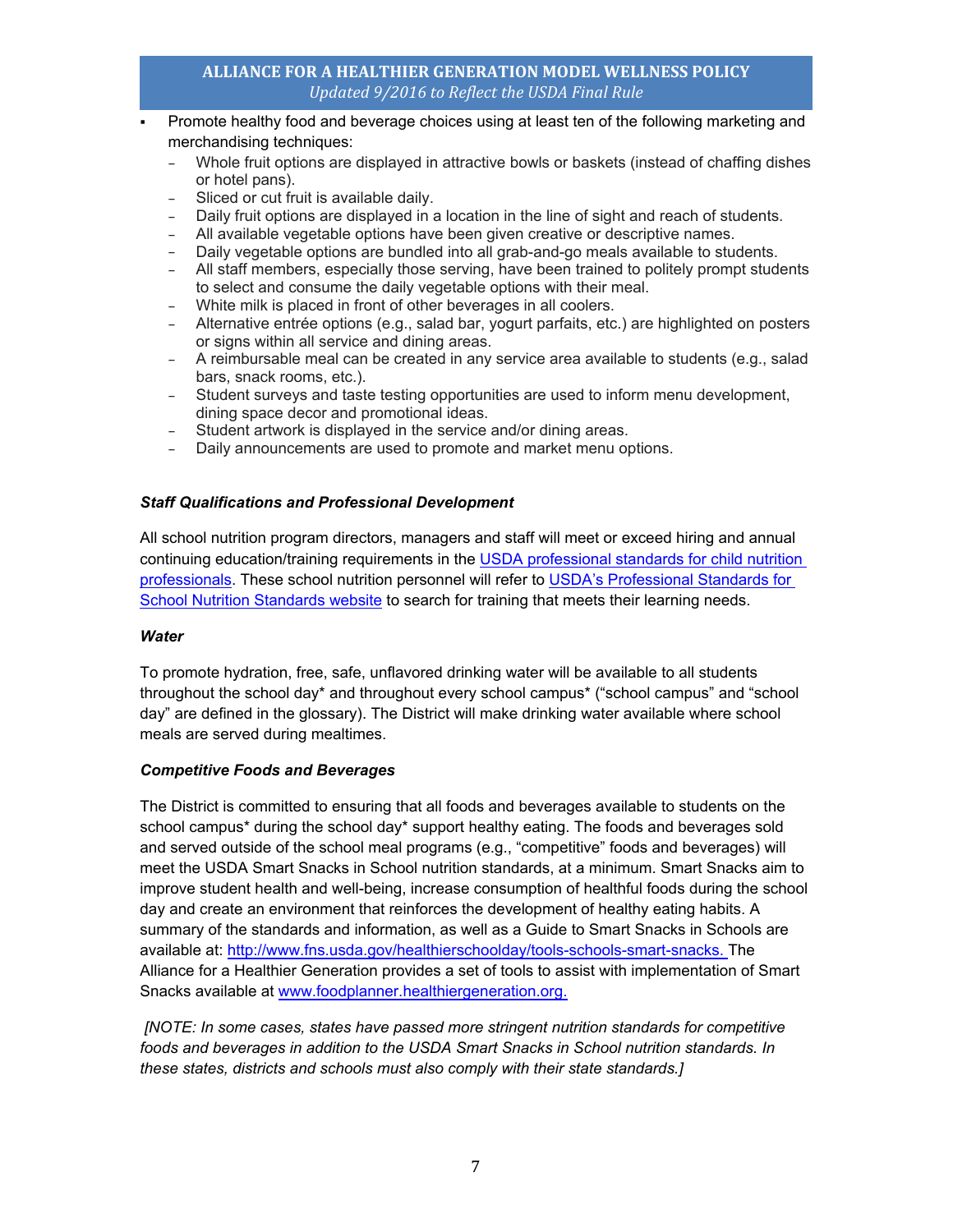To support healthy food choices and improve student health and well-being, all foods and beverages outside the reimbursable school meal programs that are sold to students on the school campus during the school day\* will meet or exceed the USDA Smart Snacks nutrition standards. These standards will apply in all locations and through all services where foods and beverages are sold, which may include, but are not limited to, à la carte options in cafeterias, vending machines, school stores and snack or food carts.

#### *Celebrations and Rewards*

All foods offered on the school campus will meet or exceed the USDA Smart Snacks in School nutrition standards, including through:

- 1. Celebrations and parties. The district will provide a list of healthy party ideas to parents and teachers, including non-food celebration ideas. Healthy party ideas are available from the Alliance for a Healthier Generation and from the USDA.<br>2. Classroom snacks brought by parents. The District will provide to parents a list of foods and
- beverages that meet Smart Snacks nutrition standards.
- 3. Rewards and incentives. The District will provide teachers and other relevant school staff a list of alternative ways to reward children. Foods and beverages will not be used as a reward, or withheld as punishment for any reason, such as for performance or behavior. *[Meets Healthy Schools Program Silver-level criteria]*

#### *Fundraising*

Memphis Academy of Science and Engineering does not sell food as fundraising.

#### *Nutrition Promotion*

Nutrition promotion and education positively influence lifelong eating behaviors by using evidence-based techniques and nutrition messages, and by creating food environments that encourage healthy nutrition choices and encourage participation in school meal programs. Students and staff will receive consistent nutrition messages throughout schools, classrooms, gymnasiums, and cafeterias. Nutrition promotion also includes marketing and advertising nutritious foods and beverages to students and is most effective when implemented consistently through a comprehensive and multi-channel approach by school staff, teachers, parents, students and the community.

The District will promote healthy food and beverage choices for all students throughout the school campus, as well as encourage participation in school meal programs. This promotion will occur through at least:

- Implementing at least ten or more evidence-based healthy food promotion techniques through the school meal programs using marketing and merchandising techniques; and
- Ensuring 100% of foods and beverages promoted to students meet the USDA Smart Snacks in School nutrition standards. Additional promotion techniques that the District and individual schools may use are available at http://www.foodplanner.healthiergeneration.org/

#### *Nutrition Education*

The District will teach, model, encourage and support healthy eating by all students. Schools will provide nutrition education and engage in nutrition promotion that: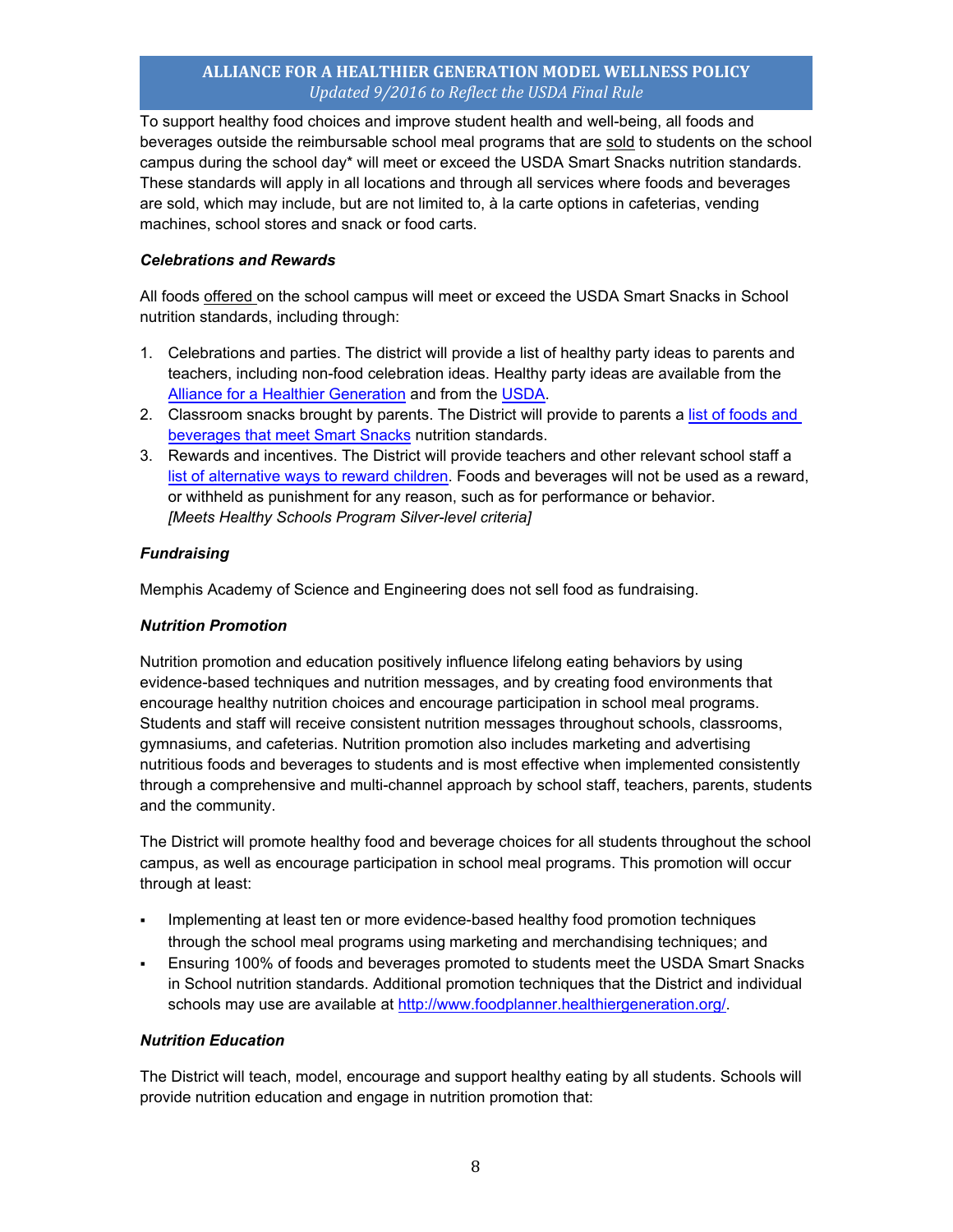- Is designed to provide students with the knowledge and skills necessary to promote and protect their health;
- Is part of not only health education classes, but also integrated into other classroom instruction through subjects such as math, science, language arts, social sciences and elective subjects;
- Includes enjoyable, developmentally-appropriate, culturally-relevant and participatory activities, such as cooking demonstrations or lessons, promotions, taste-testing, farm visits and school gardens;
- Promotes fruits, vegetables, whole-grain products, low-fat and fat-free dairy products and healthy food preparation methods;
- Emphasizes caloric balance between food intake and energy expenditure (promotes physical activity/exercise);
- Links with school meal programs, cafeteria nutrition promotion activities, school gardens, Farm to School programs, other school foods and nutrition-related community services;
- Teaches media literacy with an emphasis on food and beverage marketing; and
- Includes nutrition education training for teachers and other staff.

#### *Essential Healthy Eating Topics in Health Education*

The District will include in the health education curriculum a minimum of 12 of the following essential topics on healthy eating:

- Relationship between healthy eating and personal health and disease prevention
- Food guidance from MyPlate
- Reading and using FDA's nutrition fact labels
- Eating a variety of foods every day
- Balancing food intake and physical activity
- Eating more fruits, vegetables and whole grain products
- Choosing foods that are low in fat, saturated fat, and cholesterol and do not contain *trans* fat
- Choosing foods and beverages with little added sugars
- Eating more calcium-rich foods
- Preparing healthy meals and snacks
- Risks of unhealthy weight control practices
- Accepting body size differences
- Food safety
- Importance of water consumption
- Importance of eating breakfast
- Making healthy choices when eating at restaurants
- Eating disorders
- The Dietary Guidelines for Americans
- Reducing sodium intake
- Social influences on healthy eating, including media, family, peers and culture
- How to find valid information or services related to nutrition and dietary behavior
- How to develop a plan and track progress toward achieving a personal goal to eat healthfully
- Resisting peer pressure related to unhealthy dietary behavior
- Influencing, supporting, or advocating for others' healthy dietary behavior

#### *Food and Beverage Marketing in Schools*

The District is committed to providing a school environment that ensures opportunities for all students to practice healthy eating and physical activity behaviors throughout the school day while minimizing commercial distractions. The District strives to teach students how to make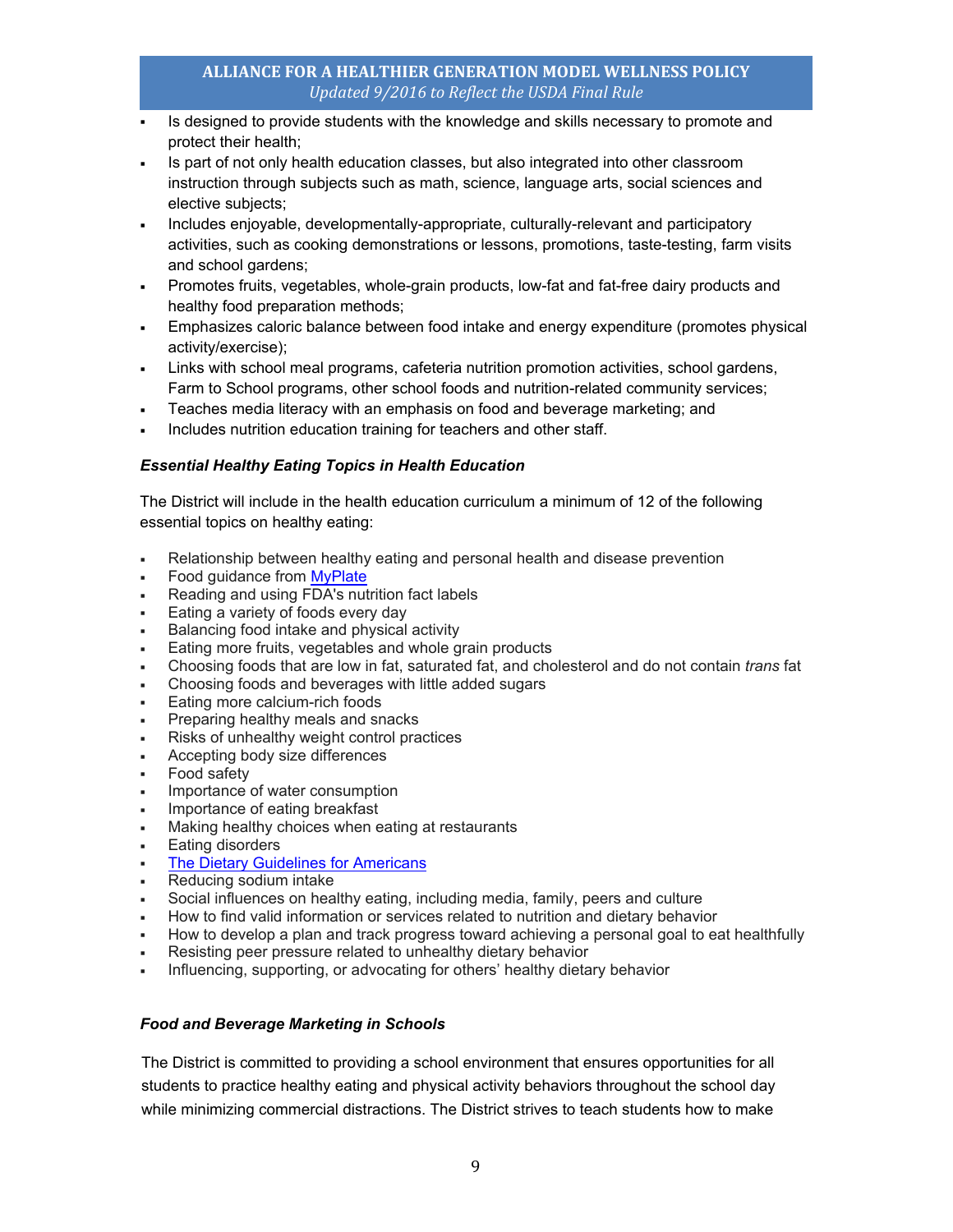informed choices about nutrition, health and physical activity. These efforts will be weakened if students are subjected to advertising on District property that contains messages inconsistent with the health information the District is imparting through nutrition education and health promotion efforts. It is the intent of the District to protect and promote student's health by permitting advertising and marketing for only those foods and beverages that are permitted to be sold on the school campus, consistent with the District's wellness policy.

Any foods and beverages marketed or promoted to students on the school campus\* during the school day\* will meet or exceed the USDA Smart Snacks in School nutrition standards.

Food and beverage marketing is defined as advertising and other promotions in schools. Food and beverage marketing often includes an oral, written, or graphic statements made for promoting the sale of a food or beverage product made by the producer, manufacturer, seller or any other entity with a commercial interest in the product.<sup>15</sup> This term includes, but is not limited to the following:

- Brand names, trademarks, logos or tags, except when placed on a physically present food or beverage product or its container.
- Displays, such as on vending machine exteriors
- Corporate brand, logo, name or trademark on school equipment, such as marquees, message boards, scoreboards or backboards (Note: immediate replacement of these items are not required; however, districts will replace or update scoreboards or other durable equipment when existing contracts are up for renewal or to the extent that is in financially possible over time so that items are in compliance with the marketing policy.)
- Corporate brand, logo, name or trademark on cups used for beverage dispensing, menu boards, coolers, trash cans and other food service equipment; as well as on posters, book covers, pupil assignment books or school supplies displayed, distributed, offered or sold by the District.
- Advertisements in school publications or school mailings.
- Free product samples, taste tests or coupons of a product, or free samples displaying advertising of a product.

As the District/school nutrition services/Athletics Department/PTA/PTO reviews existing contracts and considers new contracts, equipment and product purchasing (and replacement) decisions should reflect the applicable marketing guidelines established by the District wellness policy.

## **IV. Physical Activity**

Children and adolescents should participate in at least 60 minutes of physical activity every day. A substantial percentage of students' physical activity can be provided through a comprehensive school physical activity program (CSPAP). A CSPAP reflects strong coordination and synergy across all of the components: quality physical education as the foundation; physical activity before, during and after school; staff involvement and family and community engagement and the district is committed to providing these opportunities. Schools will ensure that these varied physical activity opportunities are in addition to, and not as a substitute for, physical education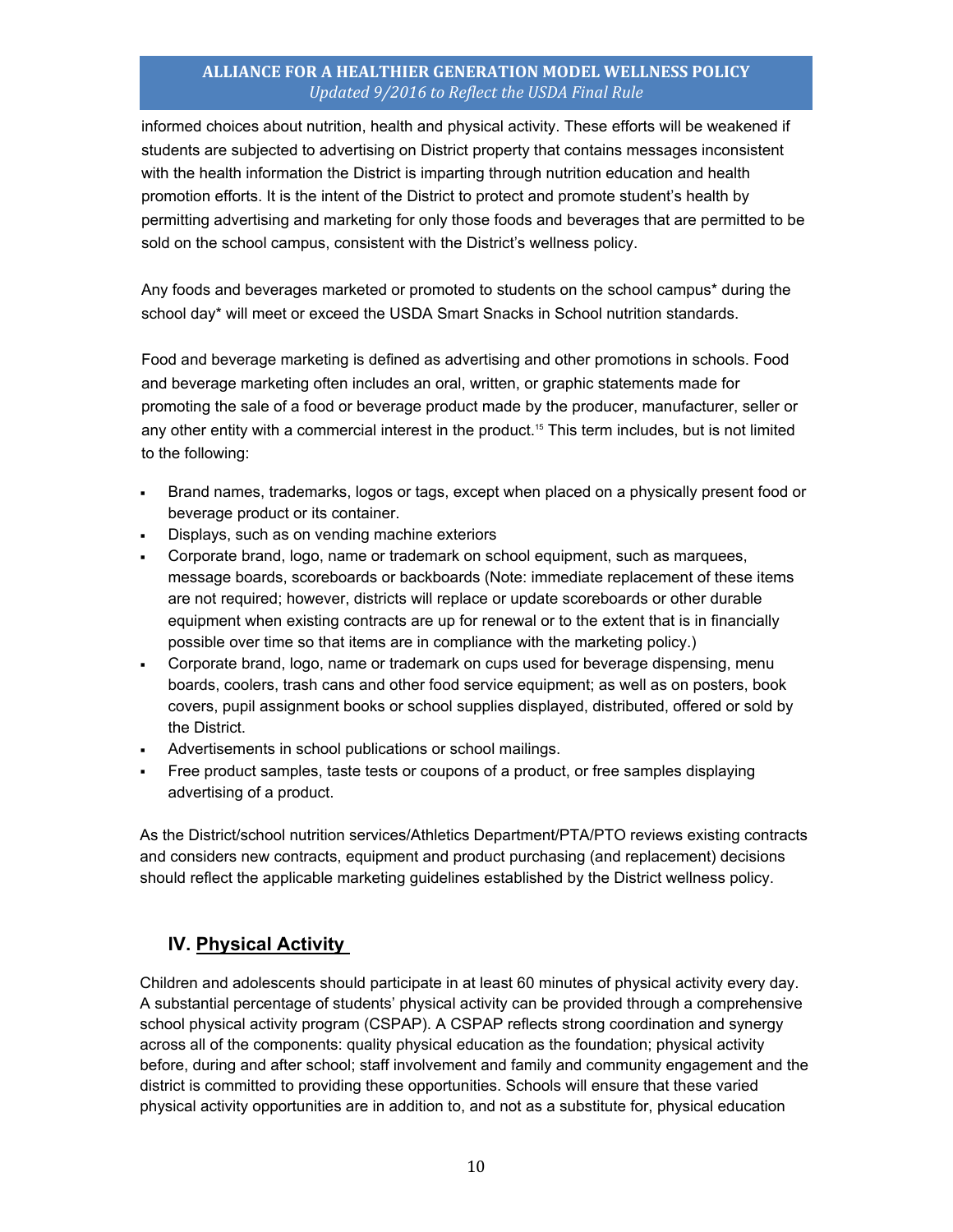(addressed in "Physical Education" subsection). All schools in the district will be encouraged to successfully address all CSPAP areas.

Physical activity during the school day (including but not limited to recess, classroom physical activity breaks or physical education) **will not be withheld** as punishment for any reason. Teachers and other school personnel **will not** use physical activity (e.g., running laps, push ups) as punishment. The district will provide teachers and other school staff with a list of ideas for alternative ways to discipline students.

To the extent practicable, the District will ensure that its grounds and facilities are safe and that equipment is available to students to be active. The District will conduct necessary inspections and repairs.

*[Optional additional policy language:* 

- *Through a formal joint- or shared-use agreement, indoor and outdoor physical activity*  facilities and spaces will be open to students, their families, and the community outside of *school hours (meets Healthy Schools Program Gold-level criteria). Change Lab Solutions provides guidance regarding joint- or shared-use agreements.*
- *The District will work with schools to ensure that inventories of physical activity supplies and equipment are known and, when necessary, will work with community partners to ensure sufficient quantities of equipment are available to encourage physical activity for as many students as possible*.]

#### *Physical Education*

The District will provide students with physical education, using an age-appropriate, sequential physical education curriculum consistent with national and state standards for physical education. The physical education curriculum will promote the benefits of a physically active lifestyle and will help students develop skills to engage in lifelong healthy habits, as well as incorporate essential health education concepts (discussed in the "*Essential Physical Activity Topics in Health Education*" subsection). The curriculum will support the essential components of physical education.

All students will be provided equal opportunity to participate in physical education classes. The District will make appropriate accommodations to allow for equitable participation for all students and will adapt physical education classes and equipment as necessary.

All District **elementary students** in each grade will receive physical education for at least 60-89 minutes per week throughout the school year. [*NOTE: Additional optional policy language substitutions include: All [District] elementary students in each grade will receive physical education for at least 90-149 minutes per week throughout the school year (Meets Healthy Schools Program Silver-level criteria). OR All [District] elementary students in each grade will receive physical education for at least 150 minutes per week throughout the school year (meets Healthy Schools Gold-level criteria).*]

All [District] **secondary students** (middle and high school) are required to take the equivalent of one academic year of physical education.

[*NOTE: For additional rigor, optional language substitutions include: All [District] secondary students (middle and high school) are required to take more than one academic year of physical*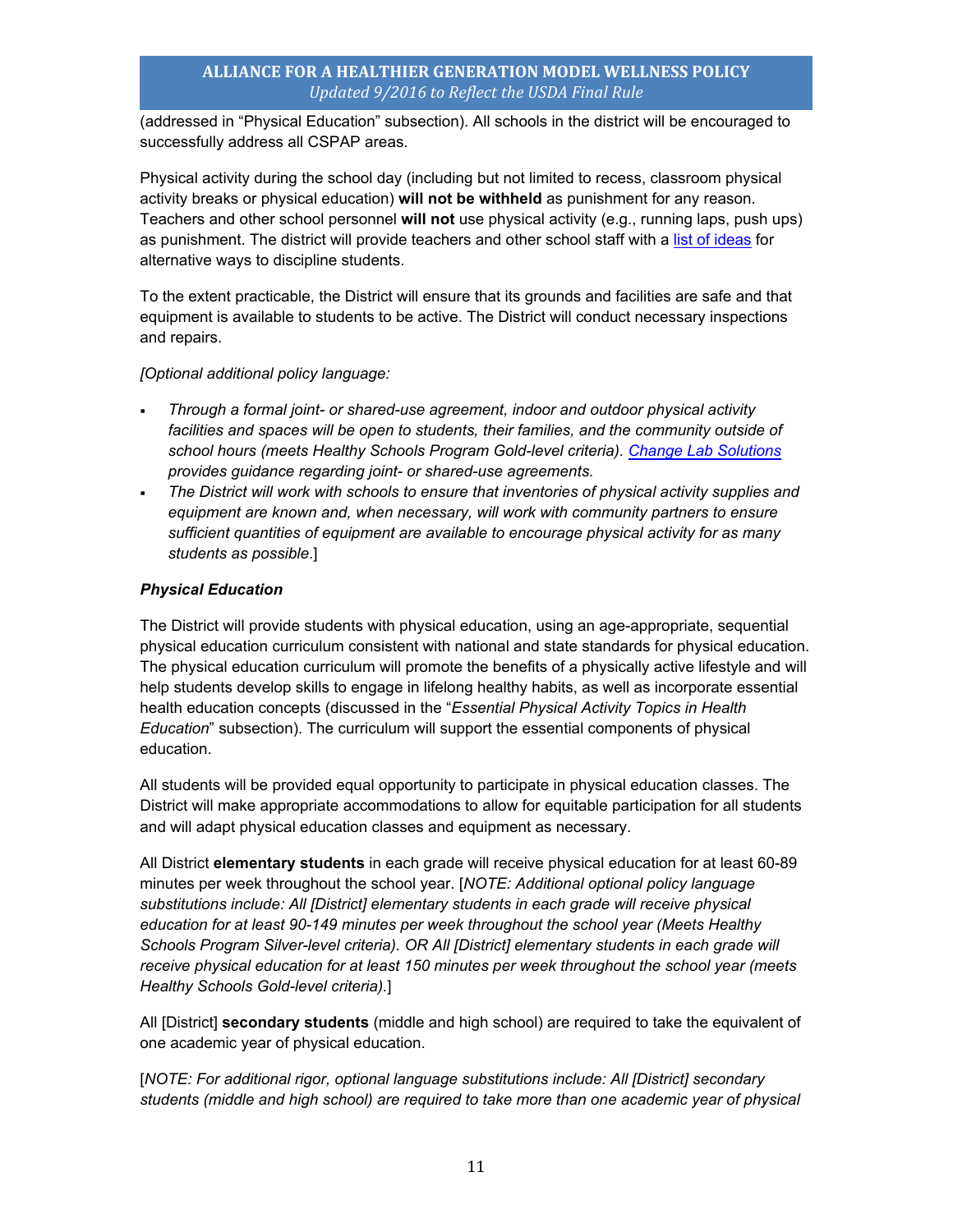*education (meets Healthy Schools Silver-level criteria).OR All [District] secondary students (middle and high school) are required to take physical education throughout all secondary school years (meets Healthy Schools Gold-level criteria).*]

The District physical education program will promote student physical fitness through individualized fitness and activity assessments (via the Presidential Youth Fitness Program or other appropriate assessment tool) and will use criterion-based reporting for each student.

#### [*Additional policy language includes:*

- *Students will be moderately to vigorously active for at least 50% of class time during most or all physical education class sessions (meets Healthy Schools Program Silver-level criteria).*
- *All physical education teachers in [District] will be required to participate in at least a once a year professional development in education (meets Healthy Schools Program Silver-level criteria).*
- *All physical education classes in [District] are taught by licensed teachers who are certified or endorsed to teach physical education (meets Healthy Schools Program Gold-level criteria).*
- *Waivers, exemptions, or substitutions for physical education classes are not granted.*

#### *Essential Physical Activity Topics in Health Education*

Health education will be required in all grades (elementary) and the district will require middle and high school students to take and pass at least one health education course. The District will include in the health education curriculum a minimum of 12 the following essential topics on physical activity:

- The physical, psychological, or social benefits of physical activity
- How physical activity can contribute to a healthy weight
- How physical activity can contribute to the academic learning process
- How an inactive lifestyle contributes to chronic disease
- Health-related fitness, that is, cardiovascular endurance, muscular endurance, muscular strength, flexibility, and body composition
- Differences between physical activity, exercise and fitness
- Phases of an exercise session, that is, warm up, workout and cool down
- Overcoming barriers to physical activity
- Decreasing sedentary activities, such as TV watching
- Opportunities for physical activity in the community
- Preventing injury during physical activity
- Weather-related safety, for example, avoiding heat stroke, hypothermia and sunburn while being physically active
- How much physical activity is enough, that is, determining frequency, intensity, time and type of physical activity
- Developing an individualized physical activity and fitness plan
- Monitoring progress toward reaching goals in an individualized physical activity plan
- Dangers of using performance-enhancing drugs, such as steroids
- Social influences on physical activity, including media, family, peers and culture
- How to find valid information or services related to physical activity and fitness
- How to influence, support, or advocate for others to engage in physical activity
- How to resist peer pressure that discourages physical activity.

#### *Classroom Physical Activity Breaks (Elementary and Secondary)*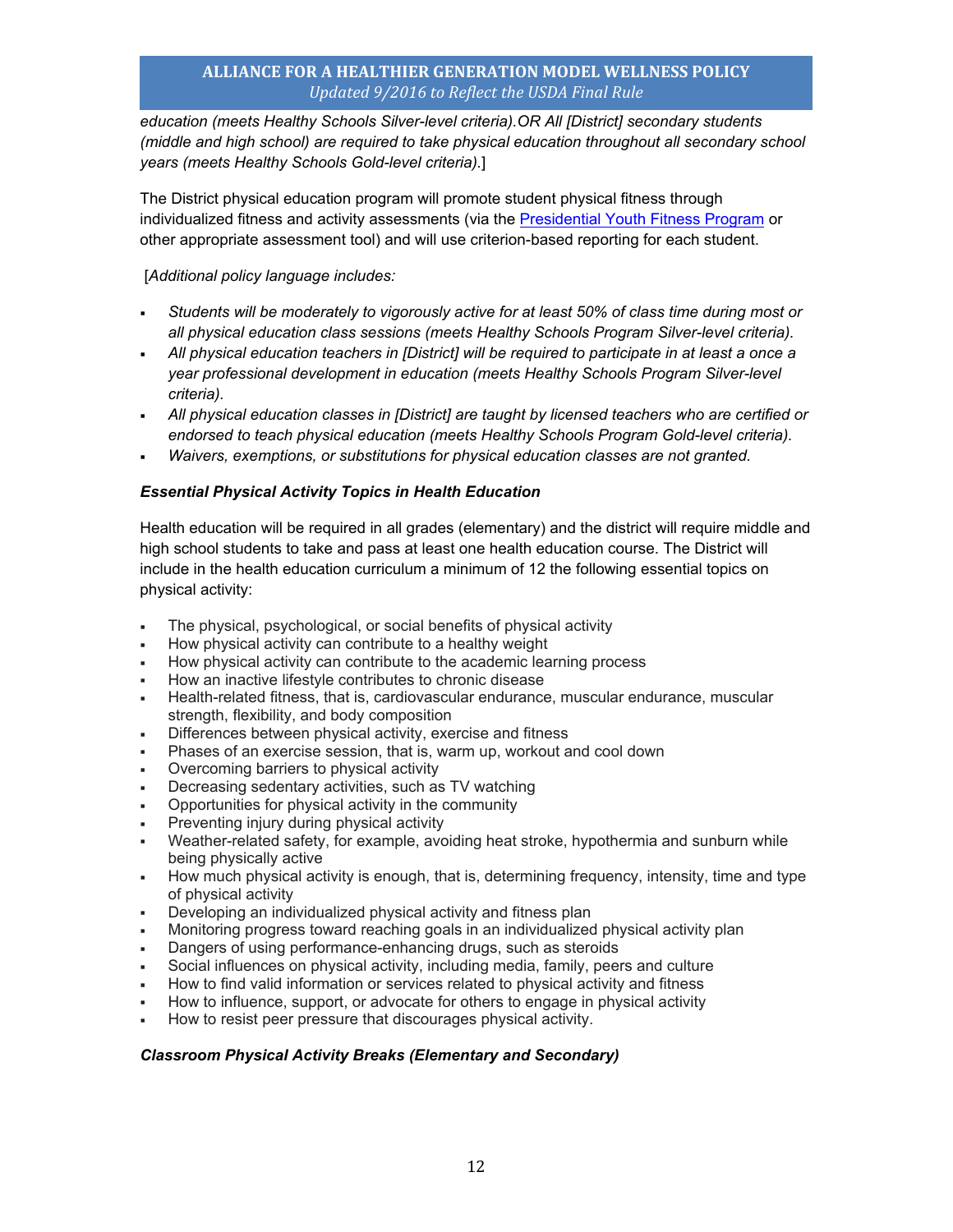The District recognizes that students are more attentive and ready to learn if provided with periodic breaks when they can be physically active or stretch. Thus, students will be offered **periodic opportunities** to be active or to stretch throughout the day on all or most days during a typical school week. The District recommends teachers provide short (3-5-minute) physical activity breaks to students during and between classroom time at least three days per week. These physical activity breaks will complement, not substitute, for physical education class, recess, and class transition periods.

The District will provide resources and links to resources, tools, and technology with ideas for classroom physical activity breaks. Resources and ideas are available through USDA and the Alliance for a Healthier Generation.

#### *Active Academics*

Teachers will incorporate movement and kinesthetic learning approaches into "core" subject instruction when possible (e.g., science, math, language arts, social studies and others) and do their part to limit sedentary behavior during the school day.

The District will support classroom teachers incorporating physical activity and employing kinesthetic learning approaches into core subjects by providing annual professional development opportunities and resources, including information on leading activities, activity options, as well as making available background material on the connections between learning and movement.

Teachers will serve as role models by being physically active alongside the students whenever feasible.

#### *Before and After School Activities*

The District offers opportunities for students to participate in physical activity either before and/or after the school day (or both) through a variety of methods.

#### *Active Transport*

The District will support active transport to and from school, such as walking or biking. The District will encourage this behavior by engaging in *six or more* of the activities below; including but not limited to: Designate safe or preferred routes to school

- Promote activities such as participation in International Walk to School Week, National Walk and Bike to School Week
- Secure storage facilities for bicycles and helmets (e.g., shed, cage, fenced area)
- Instruction on walking/bicycling safety provided to students
- Promote safe routes program to students, staff, and parents via newsletters, websites, local newspaper
- **Use crossing guards**
- Use crosswalks on streets leading to schools
- Use walking school buses
- Document the number of children walking and or biking to and from school
- Create and distribute maps of school environment (e.g., sidewalks, crosswalks, roads, pathways, bike racks, etc.)

## **V. Other Activities that Promote Student Wellness**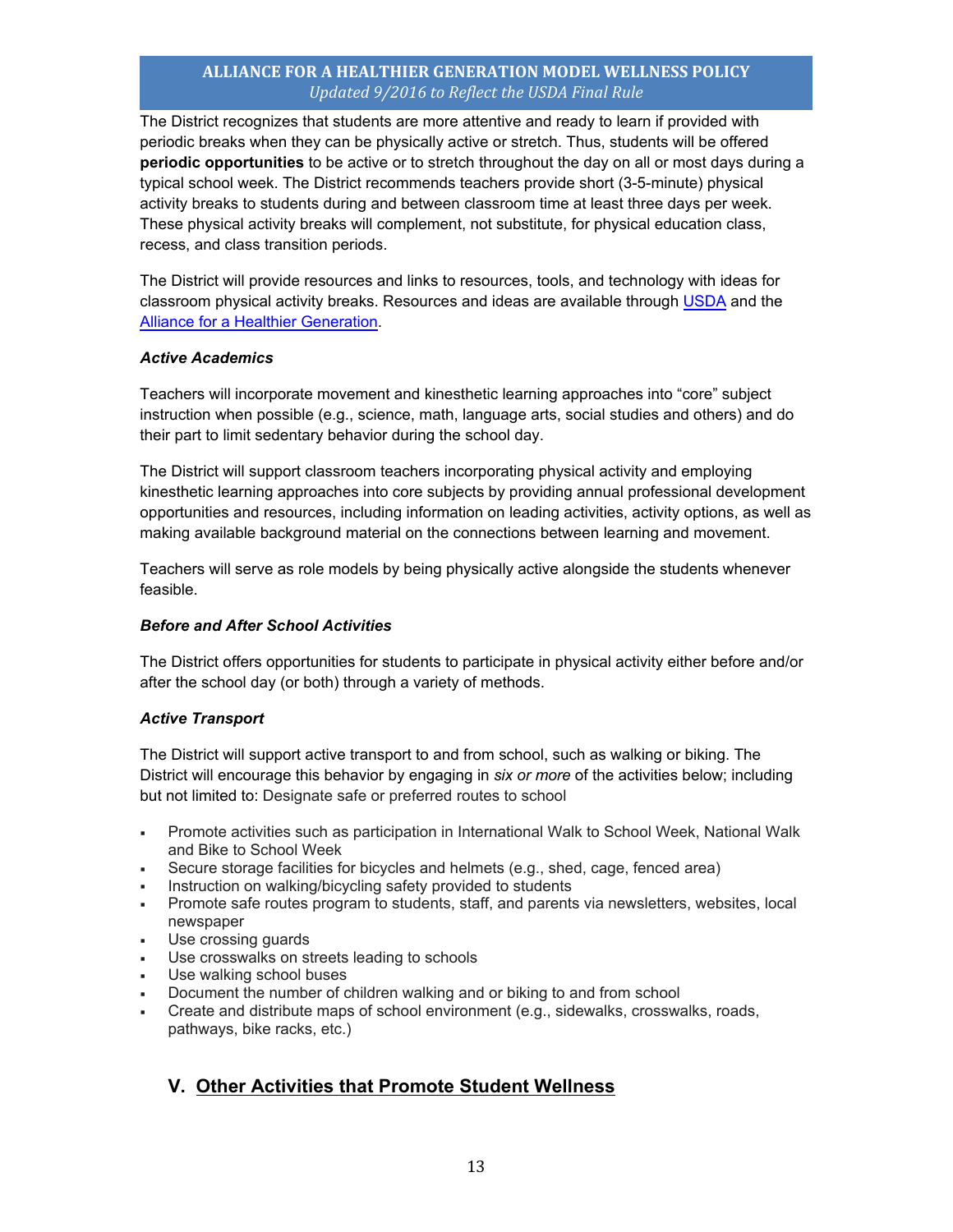The District will integrate wellness activities across the entire school setting, not just in the cafeteria, other food and beverage venues and physical activity facilities. The District will coordinate and integrate other initiatives related to physical activity, physical education, nutrition and other wellness components so all efforts are complementary, not duplicative, and work towards the same set of goals and objectives promoting student well-being, optimal development and strong educational outcomes.

Schools in the District are encouraged to coordinate content across curricular areas that promote student health, such as teaching nutrition concepts in mathematics, with consultation provided by either the school or the District's curriculum experts.

All efforts related to obtaining federal, state or association recognition for efforts, or grants/funding opportunities for healthy school environments will be coordinated with and complementary of the wellness policy, including but not limited to ensuring the involvement of the DWC/SWC.

All school-sponsored events will adhere to the wellness policy guidelines. All school-sponsored wellness events will include physical activity and healthy eating opportunities when appropriate.

#### *Community Partnerships*

The District will continue relationships with community partners (e.g., hospitals, universities/colleges, local businesses, SNAP-Ed providers and coordinators, etc.) in support of this wellness policy's implementation. Existing and new community partnerships and sponsorships will be evaluated to ensure that they are consistent with the wellness policy and its goals.

#### *Community Health Promotion and Family Engagement*

The District will promote to parents/caregivers, families, and the general community the benefits of and approaches for healthy eating and physical activity throughout the school year. Families will be informed and invited to participate in school-sponsored activities and will receive information about health promotion efforts.

As described in the "Community Involvement, Outreach, and Communications" subsection*,* the District will use electronic mechanisms (e.g., email or displaying notices on the district's website), as well as non-electronic mechanisms, (e.g., newsletters, presentations to parents or sending information home to parents), to ensure that all families are actively notified of opportunities to participate in school-sponsored activities and receive information about health promotion efforts.

#### *Staff Wellness and Health Promotion*

The DWC will have a staff wellness subcommittee that focuses on staff wellness issues, identifies and disseminates wellness resources and performs other functions that support staff wellness in coordination with human resources staff.

Schools in the District will implement strategies to support staff in actively promoting and modeling healthy eating and physical activity behaviors. The District promotes staff member participation in health promotion programs and will support programs for staff members on healthy eating/weight management that are accessible and free or low-cost.

#### *Professional Learning*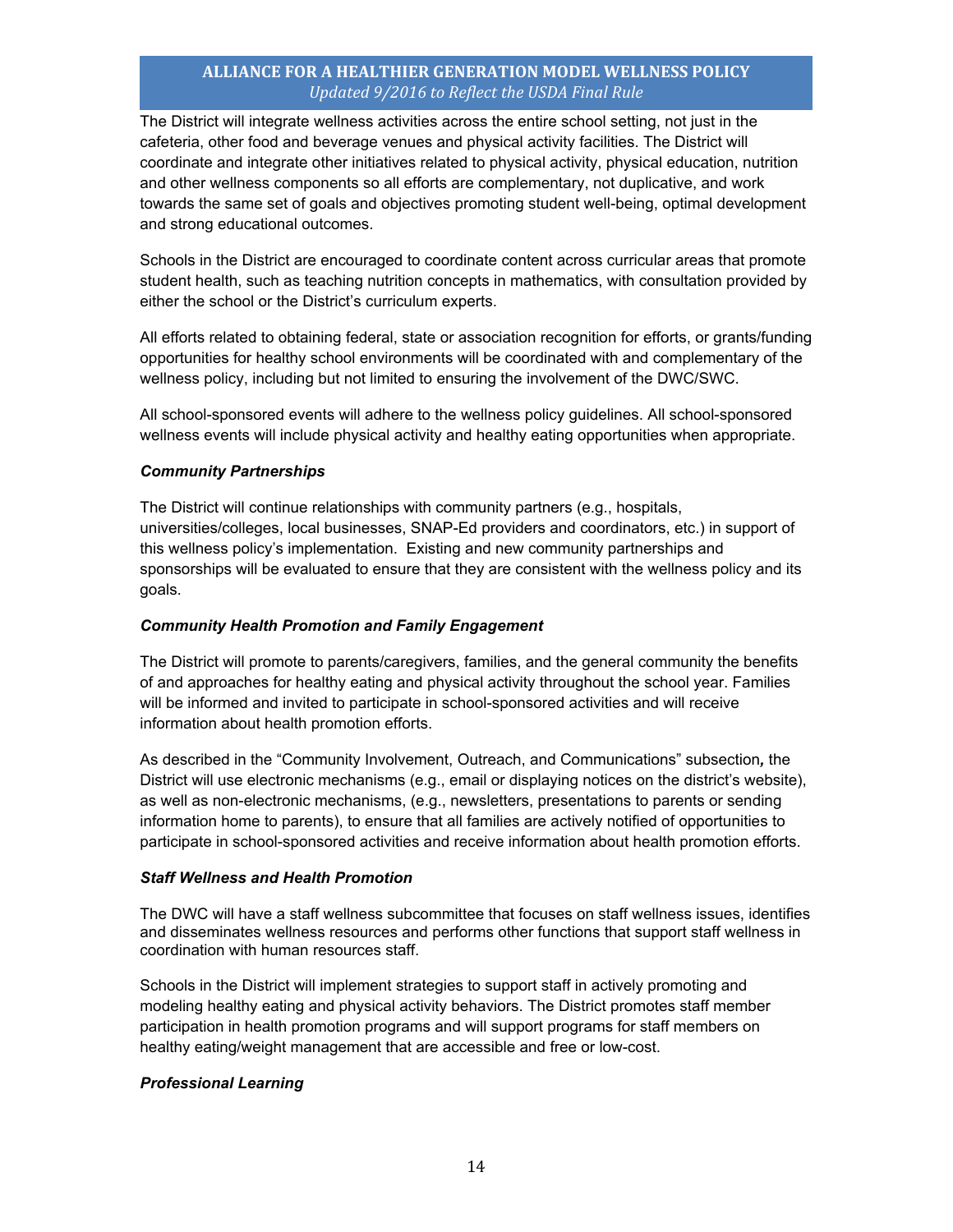When feasible, the District will offer annual professional learning opportunities and resources for staff to increase knowledge and skills about promoting healthy behaviors in the classroom and school (e.g., increasing the use of kinesthetic teaching approaches or incorporating nutrition lessons into math class). Professional learning will help District staff understand the connections between academics and health and the ways in which health and wellness are integrated into ongoing district reform or academic improvement plans/efforts.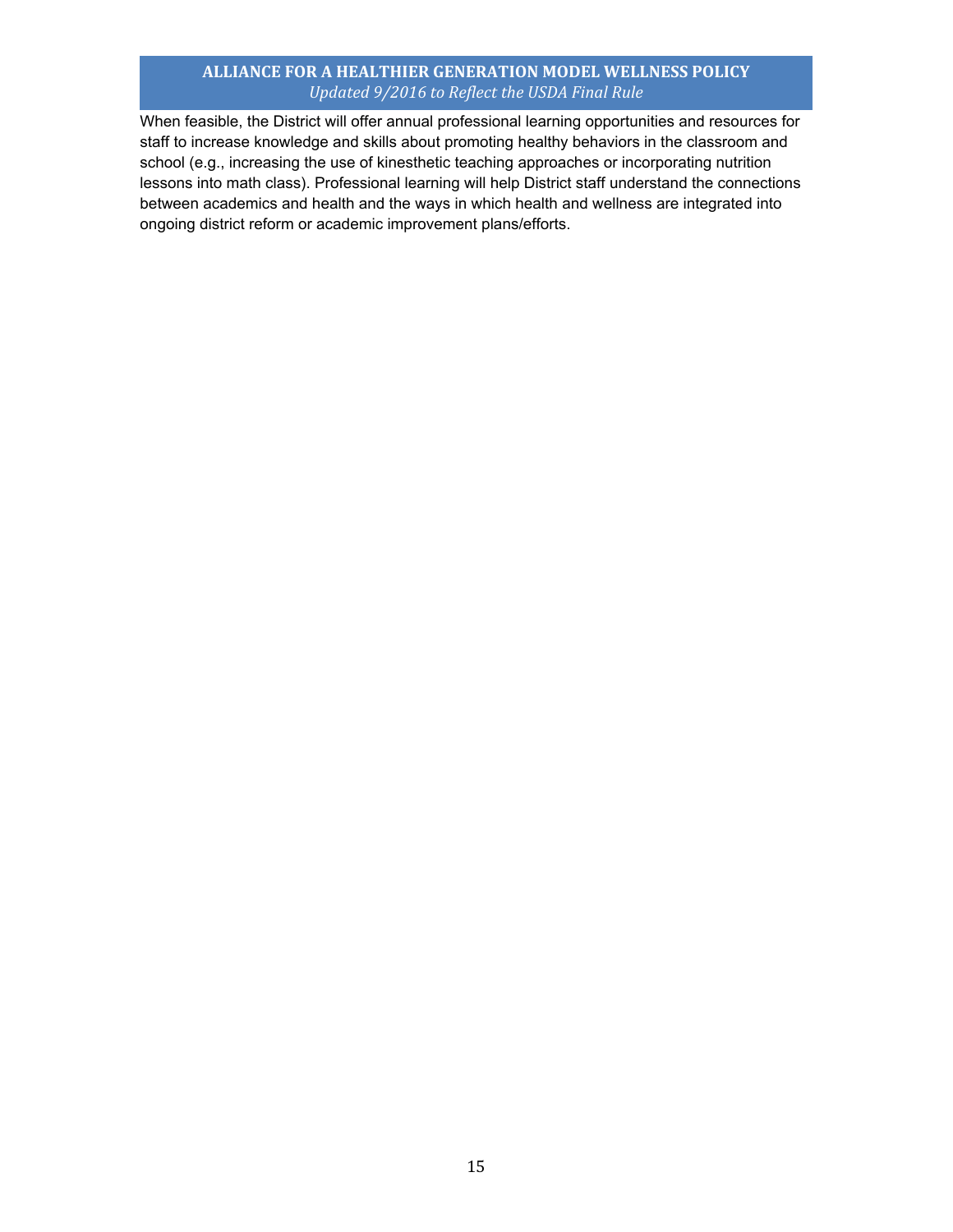## *Glossary:*

**Extended School Day** – the time during, before and after school that includes activities such as clubs, intramural sports, band and choir practice, drama rehearsals and more.

**School Campus** - areas that are owned or leased by the school and used at any time for schoolrelated activities, including on the outside of the school building, school buses or other vehicles used to transport students, athletic fields and stadiums (e.g., on scoreboards, coolers, cups, and water bottles), or parking lots.

**School Day** – the time between midnight the night before to 30 minutes after the end of the instructional day.

**Triennial** – recurring every three years.